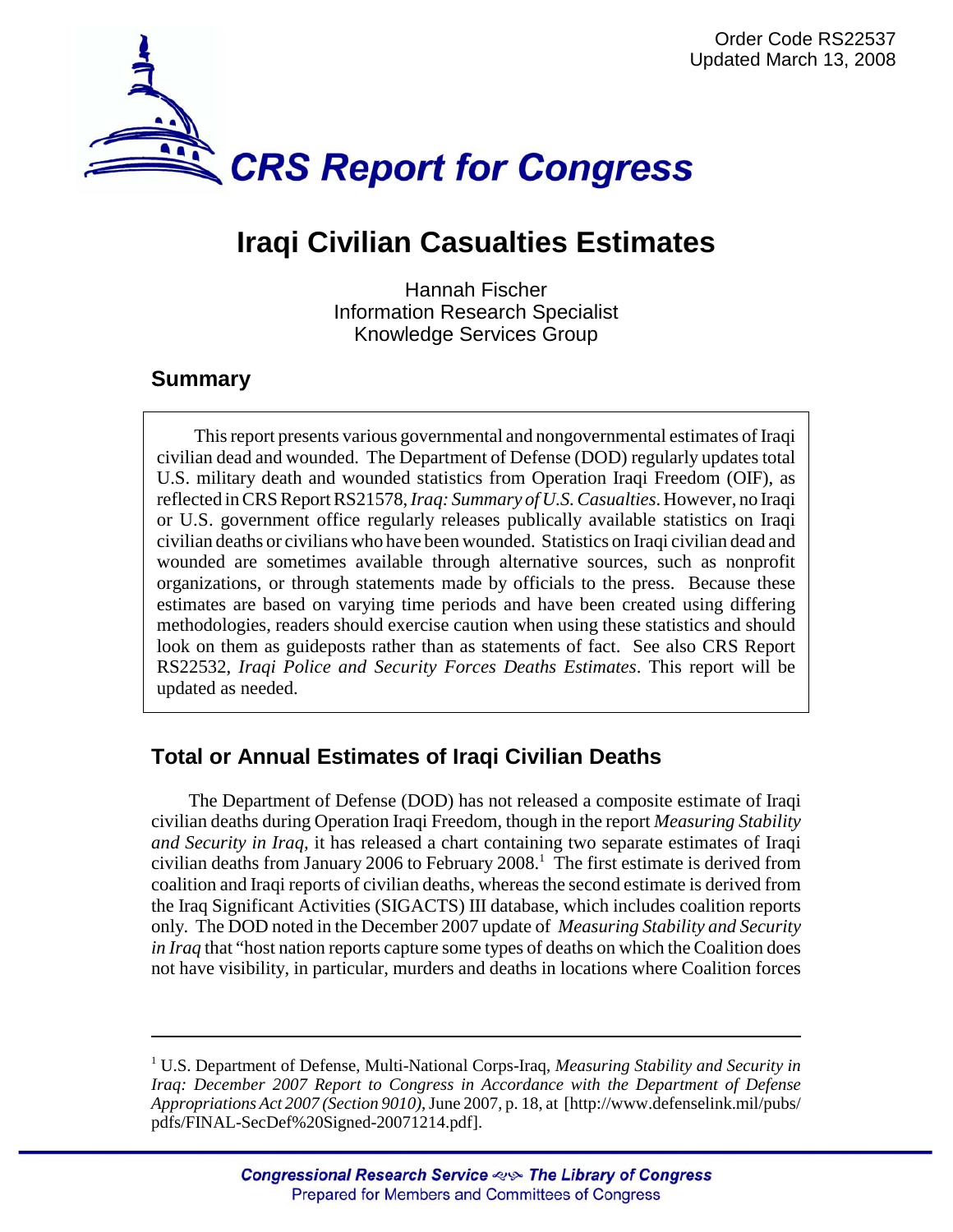are not present."<sup>2</sup> While the chart provides a guideline to Iraqi civilian deaths trends, the data behind the chart has not been released. Using estimates, CRS has reproduced an approximation of the DOD's chart in the figure below.



**Figure 1. Iraqi Civilian Deaths, January 2006 - February 2008**

**Source:** CRS rendition of DOD graph, as derived from *Measuring Stability and Security in Iraq*, [http://www.defenselink.mil/pubs/pdfs/Master%20%20Mar08%20-%20final%20signed.pdf]. Multi-National Corps - Iraq Sptrategic Plans Assessments Iraq Significant Activities (SIGACTS) III database (Coalition Reports Only) and (Coalition and Iraqi Reports) as of February 23, 2008. (End of the month February 2008 projected.)

For some time, the United Nations attempted to release comprehensive statistics on Iraqi civilian deaths. From August 2005 to March 2007, the United Nations Assistance Mission for Iraq (UNAMI) released a series of quarterly reports on human rights in Iraq that included sections on Iraqi civilian casualties. On April 25, 2007, however, the Iraqi government announced its intention to cease providing civilian casualty figures to the United Nations.<sup>3</sup> Ivana Vuco, a UN human rights officer, stated, "[Iraqi] government officials had made clear during discussions that they believed releasing high casualty numbers would make it more difficult to quell unrest."4 The most recent UNAMI report on human rights, released on October 11, 2007, and concerning the period between April - June 2007, expressed regret that "for this reporting period, [UNAMI] was again unable to persuade the Government of Iraq to release data on casualties compiled by the Ministry of Health and its other institutions. UNAMI continues to maintain that making such data public is in the public interest."5

4 Ibid.

 $<sup>2</sup>$  Ibid.</sup>

<sup>3</sup> Tina Susman, "Iraq won't give casualty figures to U.N.," *Chicago Tribune*, April 26, 2007, p.12.

<sup>5</sup> United Nations Assistance Mission to Iraq, *Human Rights Report, 1 April - 20 June 2007*, at (continued...)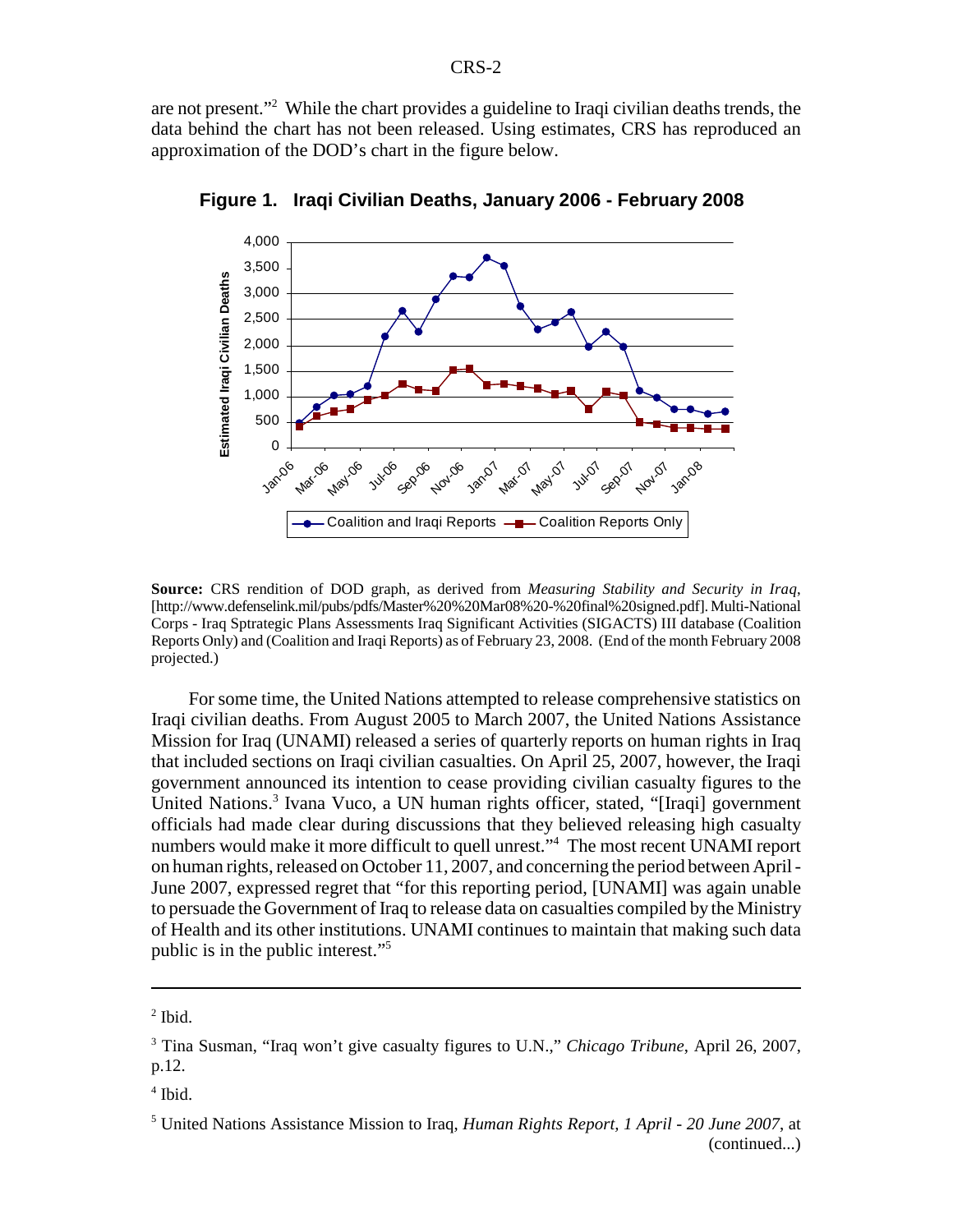| Iraq Body Count<br>March 19, 2003 - March 10, 2008                                                | 81,874 - 89,353               |
|---------------------------------------------------------------------------------------------------|-------------------------------|
| <b>Iraq Coalition Casualty Count</b><br>March 1, 2005 - March 10, 2008                            | 40,662                        |
| Brookings Iraq Index<br>May 2003 - February 2008                                                  | 103,567                       |
| The Associated Press<br>April 2005 - February 13, 2008                                            | 31,245 dead<br>35,436 wounded |
| The Iraq Family Health Study (the "WHO study")<br>March 2003 - June 2006                          | 151,000                       |
| <i>The Lancet</i> , "Mortality after the 2003 Invasion of Iraq"<br>March 19, 2003 - July 31, 2006 | 426,369 - 793,663             |

## **Table 1. Annual or Total Iraqi Civilian Deaths Estimates**

**Source:** Prepared by CRS with data from noted sources.

Three cluster studies of violence-related mortality in Iraq have recently been undertaken. The first two studies were both conducted by researchers from Johns Hopkins University and Baghdad's Al-Mustansiriya University and are commonly referred to in the press as "the *Lancet* studies" because they were published in the British medical journal of that name. The third study was conducted by a consortium of researchers, many of whom are associated with the World Health Organization, and so the study is commonly referred to as "the WHO study" in the press.

The first of these studies, published in 2004, used a cluster sample survey of households in Iraq to develop an estimate ranging from 8,000 to 194,000 civilian casualties due to violent deaths since the start of the war.<sup>6</sup> This report has come under some criticism for its methodology, which may not have accounted for the long-term negative health effects of the Saddam Hussein era. Former British Foreign Minister Jack Straw has written a formal Ministerial Response rejecting the findings of the first *Lancet* report on the grounds that the data analyzed were inaccurate.<sup>7</sup>

The second study, published in 2006, increased the number of clusters surveyed from 33 to 47 and reported an estimate of between 426,369 and 793,663 Iraqi civilian deaths

 $5$  (...continued)

<sup>[</sup>http://www.uniraq.org/FileLib/misc/HR%20Report%20Apr%20Jun%202007%20EN.pdf].

<sup>6</sup> Les Roberts, Ridyah Lafta, Richard Garfield et al., "Mortality Before and After the 2003 Invasion of Iraq: Cluster Sample Survey," *The Lancet*, October 29, 2004, 364 (9448), pp. 1857- 1864.

 $^7$  Jack Straw, Written U.K. Ministerial Statement Responding to a Lancet Study on Iraqi Casualty Numbers, November 16, 2004, at [http://tinyurl.com/3hv8j].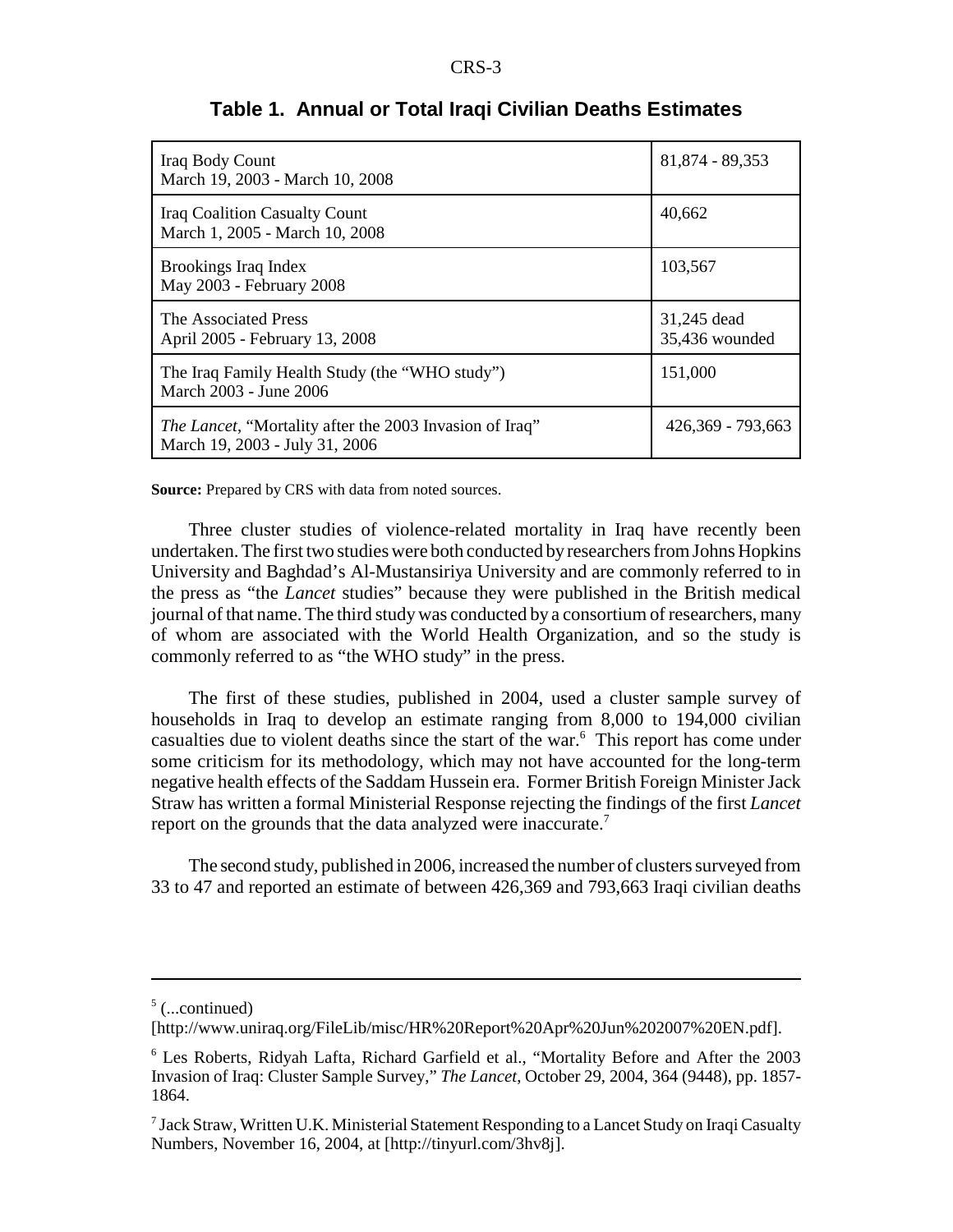from violent causes since the beginning of Operation Iraqi Freedom.<sup>8</sup> This article, too, has sparked some controversy.<sup>9</sup> Stephen Moore, a consultant for Gorton Moore International, objected to the methods used by the researchers, commenting in the *Wall Street Journal* that the *Lancet* article lacked some of the hallmarks of good research: a small margin of error, a record of the demographics of respondents (so that one can be sure one has captured a fair representation of an entire population), and a large number of cluster points.10 However, documents written by the UK Ministry of Defence's chief scientific advisor have come to light, which called the survey's methods "close to best practice" and "robust."<sup>11</sup>

In the third and most recent study, a team of investigators from the Federal Ministry of Health in Baghdad, the Kurdistan Ministry of Planning, the Kurdistan Ministry of Health, the Central Organization for Statistics and Information Technology in Baghdad, and the World Health Organization formed the Iraq Family Health Survey (IFHS) Study Group to research violence-related mortality in Iraq.<sup>12</sup> In their nationally representative cluster study, interviewers visited 89.4% of 1086 household clusters; the household response rate was 96.2%. They concluded that there had been an estimated 151,000 violence-related deaths from March 2003 through June 2006 and that violence was the main cause of death for men between the ages of 15 and 59 years during the first three years after the 2003 invasion. This study seems now to be widely cited for violencerelated mortality rates in Iraq. Neither the *Lancet* studies nor the IFHS study make an effort to distinguish different victims of violence, such as civilians versus police or security force members.

The Associated Press began a database of Iraqi civilian and security forces dead and wounded in April 2005. According to the AP database, between April 2005 and February 13, 2008, 31,245 Iraqi civilians have died and another 35,436 have been wounded.13

A number of nonprofit groups have released unofficial estimates of Iraqi civilian deaths. The Iraq Body Count (IBC) is one source often cited by the media; it bases its online casualty estimates on media reports of casualties, some of which may involve security forces as well as civilians. As of March 10, 2007, the IBC estimated that between 81,874 and 89,353 civilians had died as a result of military action.<sup>14</sup> The IBC documents

<sup>&</sup>lt;sup>8</sup> Gilbert Burnham, Riyadh Lafta, Shannon Doocy et al., "Mortality After the 2003 Invasion of Iraq: A Cross-Sectional Cluster Sample Survey," *The Lancet*, October 21, 2006, 368 (9545), pp. 1421-1429.

<sup>&</sup>lt;sup>9</sup> Sabrina Tavernise and Donald G. McNeil, Jr., "Iraqi Dead May Total 600,000, Study Says," *New York Times*, October 11, 2006, p. A16.

<sup>10</sup> Steven E. Moore, "655,000 War Dead?," *Wall Street Journal*, October 18, 2006, p. A.20.

<sup>11</sup> *Newsday*, "High Death Toll Backed," March 27, 2007, p. A25.

<sup>&</sup>lt;sup>12</sup> Iraq Family Health Survey Study Group, "Violence-Related Mortality in Iraq from 2002 to 2006," *The New England Journal of Medicine*, January 31, 2008, pp. 484-492.

<sup>&</sup>lt;sup>13</sup> Personal communication with Associated Press, February 13, 2008.

 $14$  Iraq Body Count at [http://www.iraqbodycount.net]. IBC is a nongovernmental organization managed by researchers and volunteers.